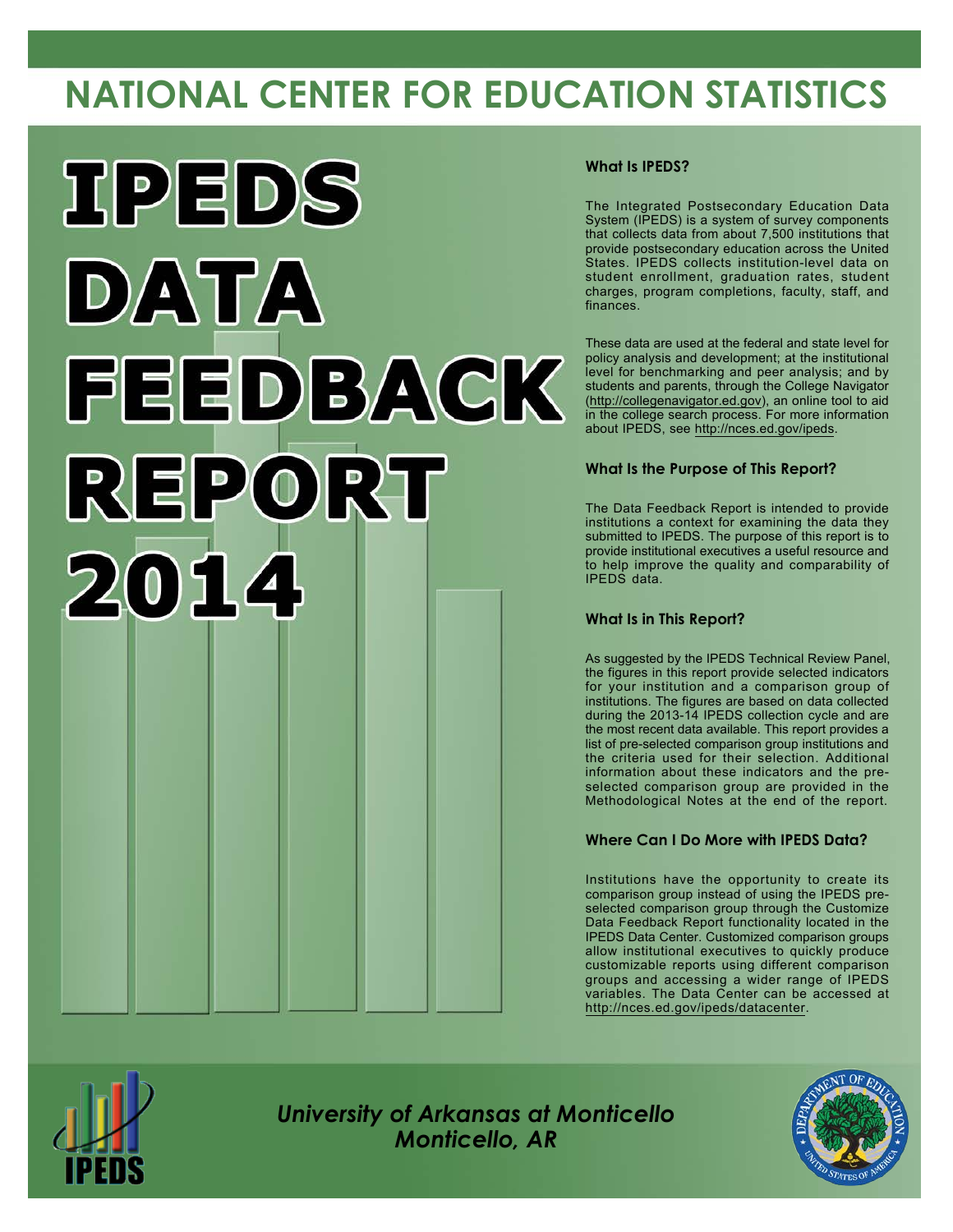### **COMPARISON GROUP**

Comparison group data are included to provide a context for interpreting your institution's statistics. If your institution did not define a Custom Comparison Group for this report by July 15, NCES selected a comparison group for you. (In this case, the characteristics used to define the comparison group appears below.) The Customize Data Feedback Report functionality on the IPEDS Data Center [\(http://nces.ed.gov/ipeds/datacenter/\)](http://nces.ed.gov/ipeds/datacenter/) can be used to reproduce the figures in this report using different peer groups.

The custom comparison group chosen by University of Arkansas at Monticello includes the following 14 institutions:

- Black Hills State University (Spearfish, SD)
- Bluefield State College (Bluefield, WV)
- Cameron University (Lawton, OK)
- Concord University (Athens, WV)
- Glenville State College (Glenville, WV)
- Henderson State University (Arkadelphia, AR)
- Kentucky State University (Frankfort, KY)
- Northwestern Oklahoma State University (Alva, OK)
- Savannah State University (Savannah, GA)
- Southeastern Oklahoma State University (Durant, OK)
- Southern Arkansas University Main Campus (Magnolia, AR)
- The University of Montana-Western (Dillon, MT)
- University of Arkansas at Pine Bluff (Pine Bluff, AR)
- West Virginia State University (Institute, WV)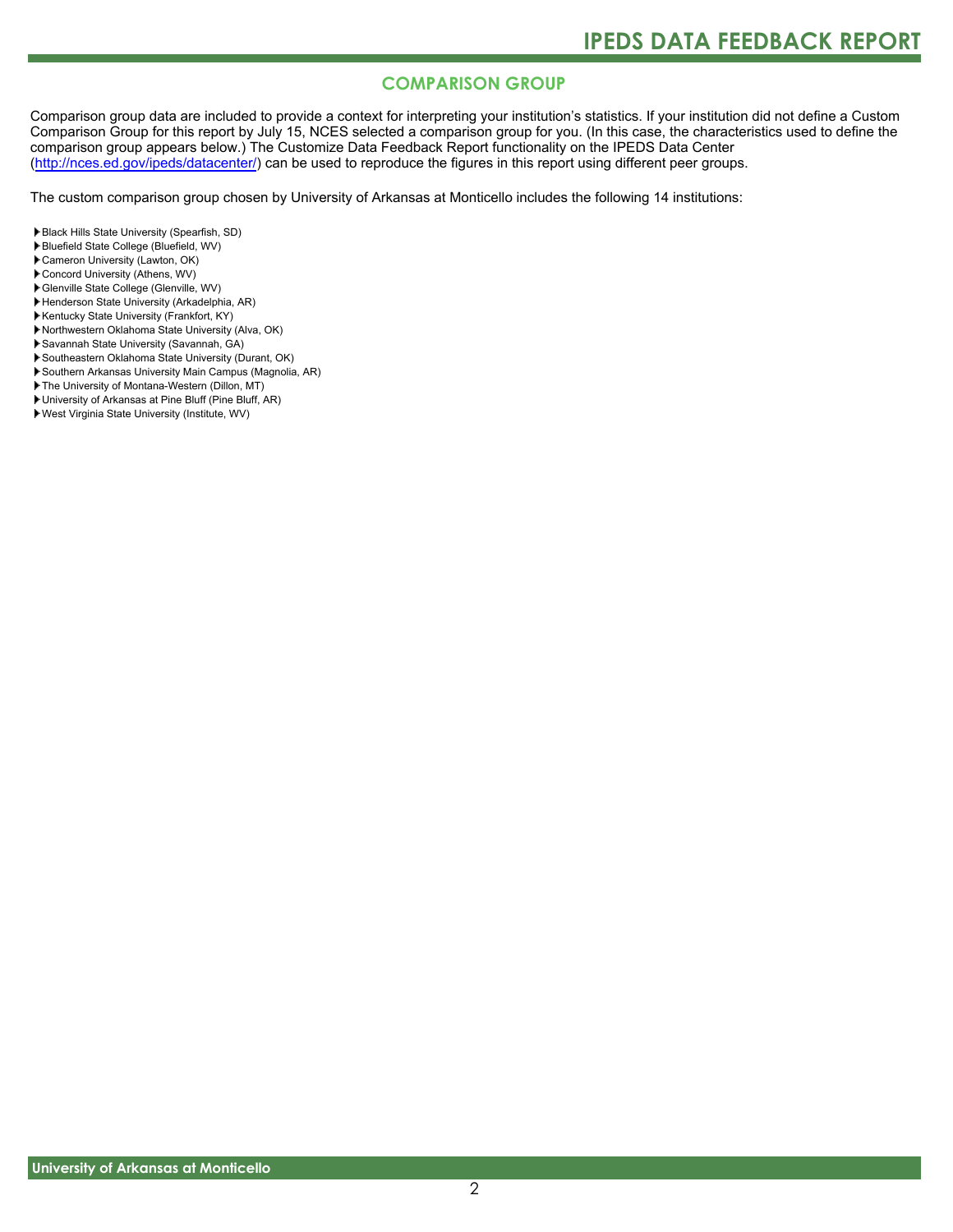



NOTE: For more information about disaggregation of data by race and ethnicity, see the Methodological Notes. Median values for the comparison group will not add to 100%. See "Use of Median Values for Comparison Group" for how median values are determined. N is the number of institutions in the comparison group. SOURCE: U.S. Department of Education, National Center for Education Statistics, Integrated Postsecondary Education Data System (IPEDS): Spring 2014, Fall Enrollment component.

#### **Figure 2. Unduplicated 12-month headcount of all students and of undergraduate students (2012-13), total FTE enrollment (2012-13), and full- and part-time fall enrollment (Fall 2013)**



NOTE: For details on calculating full-time equivalent (FTE) enrollment, see Calculating FTE in the Methodological Notes. Total headcount, FTE, and full- and part-time fall enrollment include both undergraduate and postbaccalaureate students, when applicable. N is the number of institutions in the comparison group.

SOURCE: U.S. Department of Education, National Center for Education Statistics, Integrated Postsecondary Education Data System (IPEDS): Fall 2013, 12-month Enrollment component and Spring 2014, Fall Enrollment component.

#### **Figure 3. Number of degrees awarded, by level: 2012-13**



NOTE: For additional information about postbaccalaureate degree levels, see the Methodology Notes. N is the number of institutions in the comparison group. SOURCE: U.S. Department of Education, National Center for Education Statistics, Integrated Postsecondary Education Data System (IPEDS): Fall 2013, Completions component.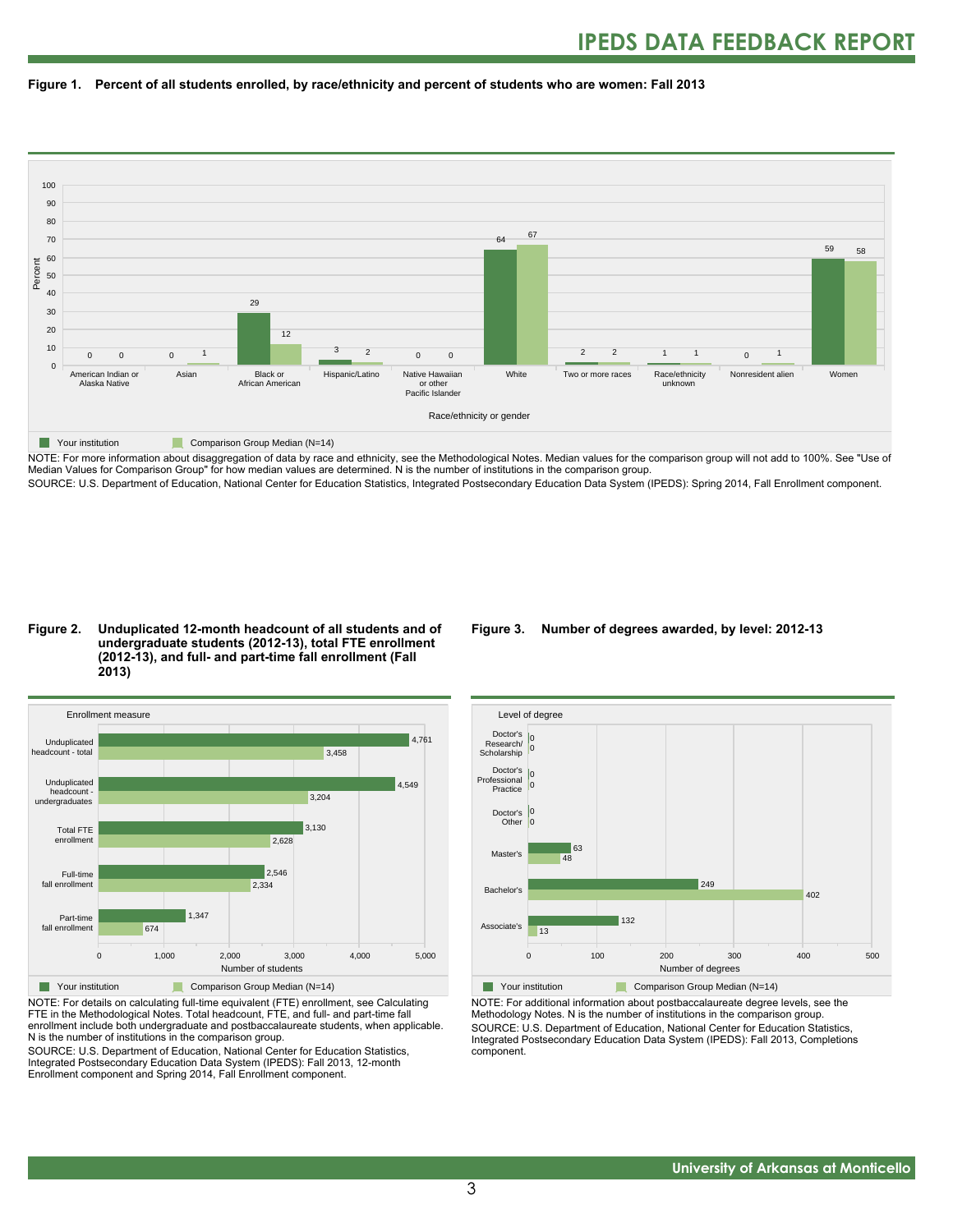### **IPEDS DATA FEEDBACK REPORT**

**Figure 4. Academic year tuition and required fees for full-time, first-time degree/certificate-seeking undergraduates: 2010-11 to 2013-14**



NOTE: The tuition and required fees shown here are the lowest reported from the categories of in-district, in-state, and out-of-state. N is the number of institutions in the comparison group.

SOURCE: U.S. Department of Education, National Center for Education Statistics, Integrated Postsecondary Education Data System (IPEDS): Fall 2013, Institutional Characteristics component.





NOTE: Average net price is for full-time, first-time degree/certificate-seeking undergraduate students and is generated by subtracting the average amount of federal, state/local government, and institutional grant and scholarship aid from the total cost of attendance. Total cost of attendance is the sum of published tuition and required fees, books and supplies, and the average room and board and other expenses. For details, see the Methodological Notes. N is the number of institutions in the comparison group. SOURCE: U.S. Department of Education, National Center for Education Statistics, Integrated Postsecondary Education Data System (IPEDS): Fall 2013, Institutional Characteristics component; Winter 2013-14, Student Financial Aid component.

**Figure 6. Percent of full-time, first-time degree/certificate-seeking undergraduate students who received grant or scholarship aid from the federal government, state/local government, or the institution, or loans, by type of aid: 2012-13**



NOTE: Any grant aid above includes grant or scholarship aid from the federal government, state/local government, or the institution. Federal grants includes Pell grants and other federal grants. Any loans includes federal loans and other loans to students. For details on how students are counted for financial aid reporting, see Cohort Determination in the Methodological Notes. N is the number of institutions in the comparison group. SOURCE: U.S. Department of Education, National Center for Education Statistics, Integrated Postsecondary Education Data System (IPEDS): Winter 2013-14, Student Financial Aid component.

#### **Figure 7. Average amounts of grant or scholarship aid from the federal government, state/local government, or the institution, or loans received, by full-time, first-time degree/certificate-seeking undergraduate students, by type of aid: 2012-13**



NOTE: Any grant aid above includes grant or scholarship aid from the federal government, state/local government, or the institution. Federal grants includes Pell grants and other federal grants. Any loans includes federal loans and other loans to students. Average amounts of aid were calculated by dividing the total aid awarded by the total number of recipients in each institution. N is the number of institutions in the comparison group. SOURCE: U.S. Department of Education, National Center for Education Statistics, Integrated Postsecondary Education Data System (IPEDS): Winter 2013-14, Student Financial Aid component.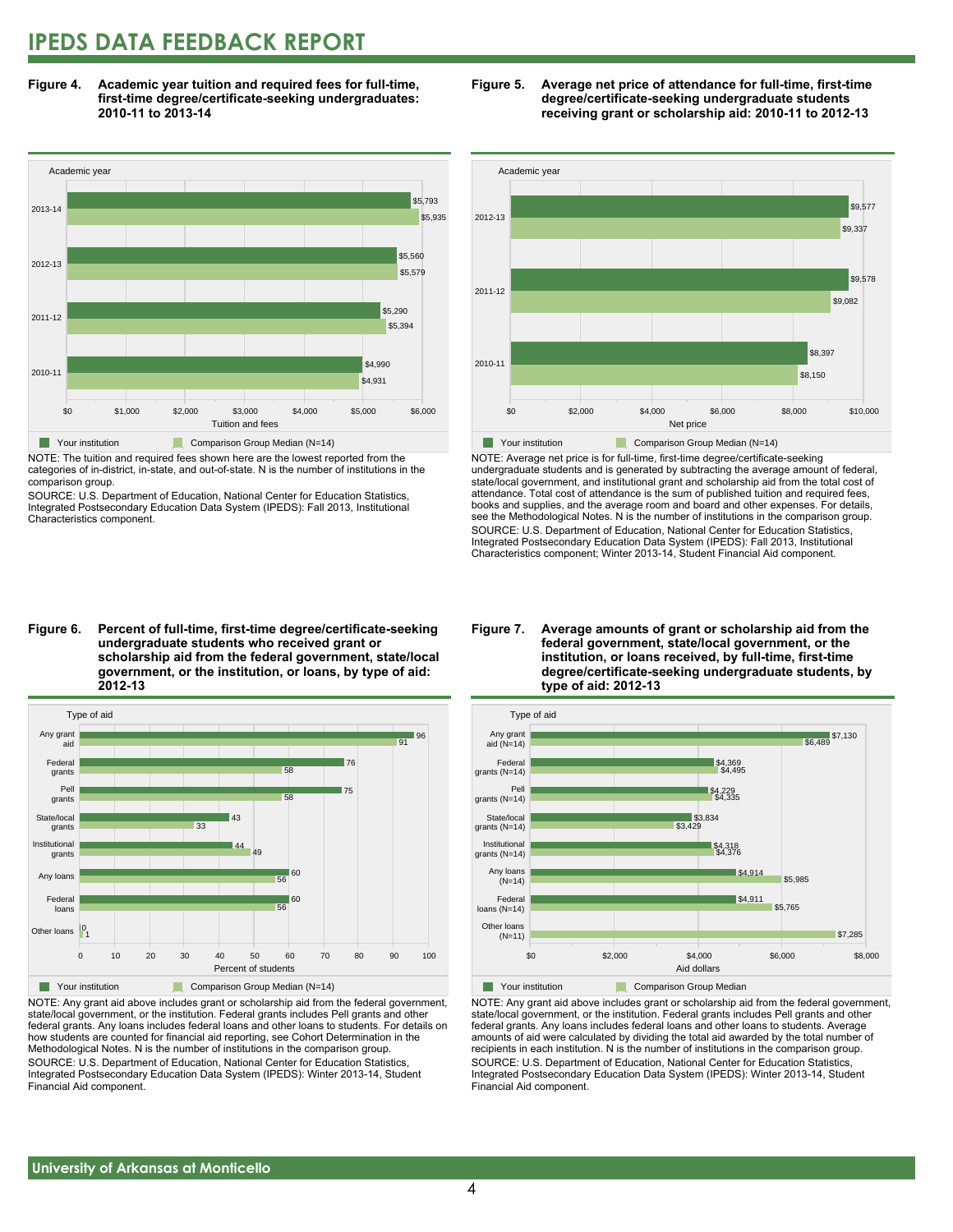## **IPEDS DATA FEEDBACK REPORT**

**Figure 8. Percent of all undergraduates receiving aid by type of aid: 2012-13**

**Figure 9. Average amount of aid received by all undergraduates, by type of aid: 2012-13**



NOTE: Any grant aid above includes grant or scholarship aid from the federal government, state/local government, the institution, or other sources. Federal loans includes only federal loans to students. N is the number of institutions in the comparison group. SOURCE: U.S. Department of Education, National Center for Education Statistics, Integrated Postsecondary Education Data System (IPEDS): Winter 2013-14, Student Financial Aid component.



NOTE: Any grant aid above includes grant or scholarship aid from the federal government, state/local government, the institution, or other sources. Federal loans includes federal loans to students. Average amounts of aid were calculated by dividing the total aid awarded by the total number of recipients in each institution. N is the number of institutions in the comparison group.

SOURCE: U.S. Department of Education, National Center for Education Statistics, Integrated Postsecondary Education Data System (IPEDS): Winter 2013-14, Student Financial Aid component.

#### **Figure 10. Graduation rate and transfer-out rate (2007 cohort); graduation rate cohort as a percent of total entering students and retention rates of first-time students (Fall 2013)**



NOTE: Graduation rate cohort includes all full-time, first-time degree/certificate-seeking undergraduate students. Entering class includes all students coming to the institution for the first time. Only institutions with a mission to prepare students to transfer are required to report transfers out. Graduation and transfer-out rates are the Student Right-to-Know rates. Retention rates are measured from the fall of first enrollment to the following fall. 4 yr institutions report retention rates for students seeking a bachelor's degree. Median values for the comparison group will not add to 100%. N is the number of institutions in the comparison group.

SOURCE: U.S. Department of Education, National Center for Education Statistics, Integrated Postsecondary Education Data System (IPEDS): Winter 2013-14, Graduation Rates component and Spring 2014, Fall Enrollment component.

#### **Figure 11. Bachelor's degree graduation rates of full-time, first-time degree/certificate-seeking undergraduates within 4 years, 6 years, and 8 years: 2005 cohort**



NOTE: The 6-year graduation rate is the Student Right-to-Know (SRK) rate; the 4- and 8 year rates are calculated using the same methodology. For details, see the Methodological Notes. N is the number of institutions in the comparison group. SOURCE: U.S. Department of Education, National Center for Education Statistics, Integrated Postsecondary Education Data System (IPEDS): Winter 2013-14, 200% Graduation Rates component.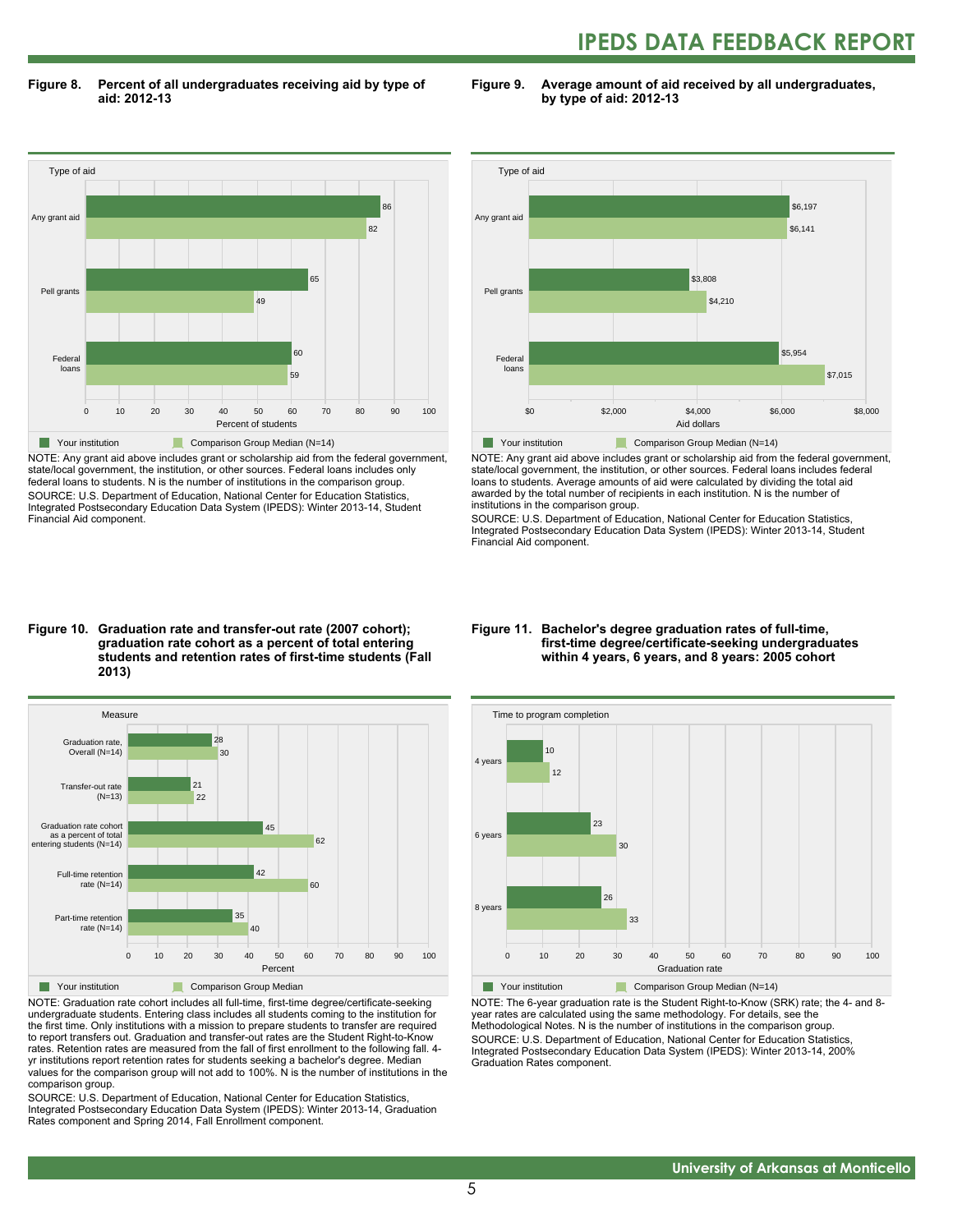### **IPEDS DATA FEEDBACK REPORT**

**Figure 12. Full-time equivalent staff, by occupational category: Fall 2013**



NOTE: Graduate assistants are not included. For calculation details, see the Methodological Notes. N is the number of institutions in the comparison group. SOURCE: U.S. Department of Education, National Center for Education Statistics, Integrated Postsecondary Education Data System (IPEDS): Spring 2014, Human Resources component.





NOTE: Average salaries of full-time instructional non-medical staff equated to 9-month contracts was calculated by multiplying the average monthly salary by 9. The average monthly salary was calculated by dividing the total salary outlays by the total number of months covered by staff on 9, 10, 11 and 12-month contracts.

SOURCE: U.S. Department of Education, National Center for Education Statistics, Integrated Postsecondary Education Data System (IPEDS): Spring 2014, Human Resources component.

#### **Figure 14. Percent distribution of core revenues, by source: Fiscal year 2013**



NOTE: The comparison group median is based on those members of the comparison group that report finance data using the same accounting standards as the comparison institution. For a detailed definition of core revenues, see the Methodological Notes. N is the number of institutions in the comparison group.

SOURCE: U.S. Department of Education, National Center for Education Statistics, Integrated Postsecondary Education Data System (IPEDS): Spring 2014, Finance component.

#### **Figure 15. Core expenses per FTE enrollment, by function: Fiscal year 2013**



NOTE: Expenses per full-time equivalent (FTE) enrollment, particularly instruction, may be inflated because finance data includes all core expenses while FTE reflects credit activity only. For details on calculating FTE enrollment and a detailed definition of core expenses, see the Methodological Notes. N is the number of institutions in the comparison group. SOURCE: U.S. Department of Education, National Center for Education Statistics, Integrated Postsecondary Education Data System (IPEDS): Fall 2013, 12-month Enrollment component and Spring 2014, Finance component.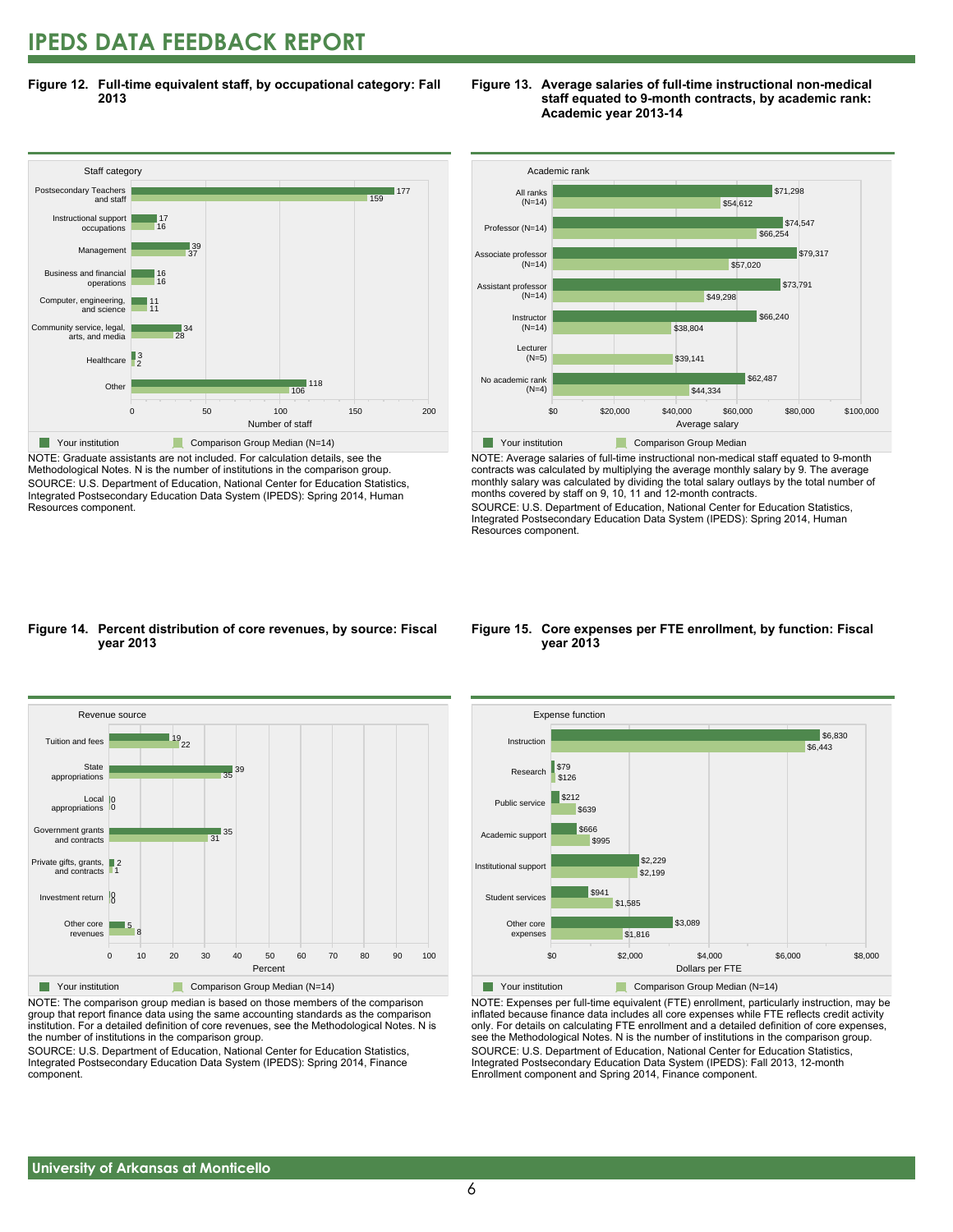#### **METHODOLOGICAL NOTES**

#### **Overview**

This report is based on data supplied by institutions to IPEDS during the 2013-14 data collection year. Response rates exceeded 99% for most surveys. Detailed response tables are included in IPEDS First Look reports, which can be found at [http://nces.ed.gov/pubsearch/getpubcats.asp?sid=010.](http://nces.ed.gov/pubsearch/getpubcats.asp?sid=010)

#### **Use of Median Values for Comparison Group**

The value for the comparison institution is compared to the median value for the comparison group for each statistic included in the figure. If more than one statistic is presented in a figure, the median values are determined separately for each indicator or statistic. Medians are not reported for comparison groups with fewer than three values. Where percentage distributions are presented, median values may not add to 100%. The IPEDS Data Center provides access to all of the data used to create the figures included in this report.

#### **Missing Statistics**

If a statistic is not reported for your institution, the omission indicates that the statistic is not relevant to your institution and the data were not collected. Not all notes may be applicable to your report.

#### **Use of Imputed Data**

All IPEDS data are subject to imputation for total (institutional) and partial (item) nonresponse. If necessary, imputed values were used to prepare your report.

#### **Data Confidentiality**

IPEDS data are not collected under a pledge of confidentiality.

#### **Disaggregation of Data by Race/Ethnicity**

When applicable, some statistics are disaggregated by race/ethnicity. Data disaggregated by race/ethnicity have been reported using the 1997 Office of Management and Budget categories. Detailed information about the race/ethnicity categories can be found at <http://nces.ed.gov/ipeds/reic/resource.asp>.

#### **Cohort Determination for Reporting Student Financial Aid and Graduation Rates**

Student cohorts for reporting Student Financial Aid and Graduation Rates data are based on the reporting type of the institution. For institutions that report based on an academic year (those operating on standard academic terms), student counts and cohorts are based on fall term data. Student counts and cohorts for program reporters (those that do not operate on standard academic terms) are based on unduplicated counts of students enrolled during a full 12-month period.

#### **Description of Statistics Used in the Figures**

#### *Admissions and Test Score Data*

Admissions and test score data are presented only for institutions that do not have an open admission policy, and apply to first-time, degree/certificate-seeking undergraduate students only. Applicants include only those students who fulfilled all requirements for consideration for admission and who were notified of one of the following actions: admission, non-admission, placement on a wait list, or application withdrawn (by applicant or institution). Admitted applicants (admissions) include wait-listed students who were subsequently offered admission. Early decision, early action, and students who began studies during the summer prior to the fall reporting period are included. Institutions report test scores only if they are required for admission.

#### *Average Institutional Net Price*

Average net price is calculated for full-time, first-time degree/certificateseeking undergraduates who were awarded grant or scholarship aid from the federal government, state/local government, or the institution anytime during the full aid year. For public institutions, this includes only students who paid the in-state or in-district tuition rate. Other sources of grant aid are excluded. Average net price is generated by subtracting the average amount of federal, state/local government, and institutional grant and scholarship aid from the total cost of attendance. Total cost of attendance is the sum of published tuition and required fees, books and supplies, and the average room and board and other expenses.

For the purpose of the IPEDS reporting, aid received refers to financial aid that was awarded to, and accepted by, a student. This amount may differ from the aid amount that is disbursed to a student.

#### *Core Revenues*

Core revenues for public institutions reporting under GASB standards include tuition and fees; state and local appropriations; government grants and contracts; private gifts, grants, and contracts; sales and services of educational activities; investment income; other operating and nonoperating sources; and other revenues and additions (federal and capital appropriations and grants and additions to permanent endowments). Core revenues for private, not-for-profit institutions (and a small number of public institutions) reporting under FASB standards include tuition and fees; government appropriations (federal, state, and local); government grants and contracts; private gifts, grants, and contracts (including contributions from affiliated entities); investment return; sales and services of educational activities; and other sources. Core revenues for private, forprofit institutions reporting under FASB standards include tuition and fees; government appropriations, grants, and contracts (federal, state, and local); private grants and contracts; investment income; sales and services of educational activities; and other sources. At degree-granting institutions, core revenues exclude revenues from auxiliary enterprises (e.g., bookstores, dormitories), hospitals, and independent operations. Nondegree-granting institutions do no report revenue from auxiliary enterprises in a separate category. These amounts may be included in the core revenues from other sources.

#### *Core Expenses*

Core expenses include expenses for instruction, research, public service, academic support, institutional support, student services, scholarships and fellowships (net of discounts and allowances), and other expenses. Expenses for operation and maintenance of plant, depreciation, and interest are allocated to each of the other functions. Core expenses at degree-granting institutions exclude expenses for auxiliary enterprises (e.g., bookstores, dormitories), hospitals, and independent operations. Nondegree-granting institutions do not report expenses for auxiliary enterprises in a separate category. These amounts may be included in the core expenses as other expenses.